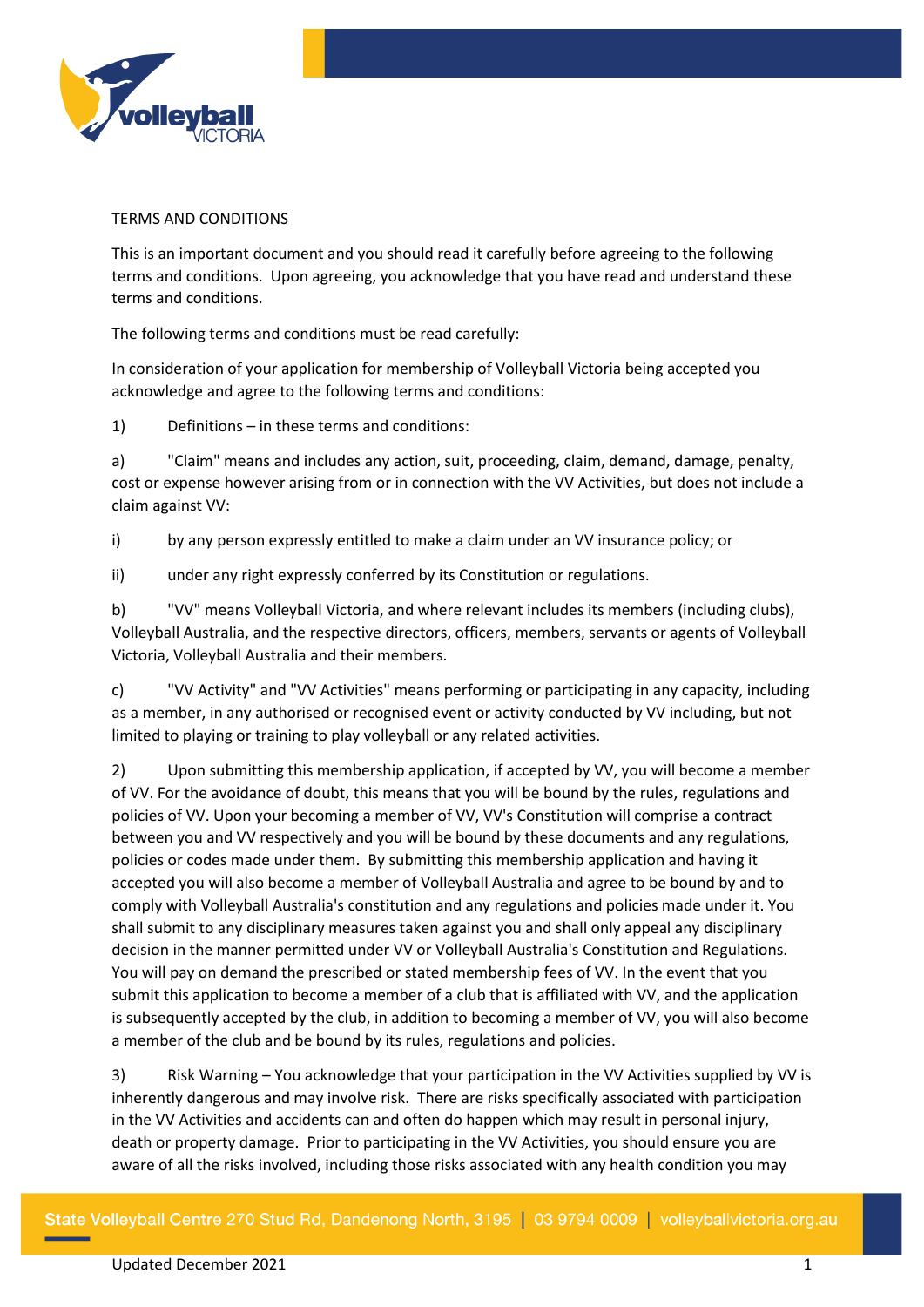

have. By submitting this membership application, you acknowledge, agree, and understand that participation in the VV Activities may involve risk. You agree and undertake any such risk voluntarily and at your own risk. You acknowledge that the assumption of risk and warning above constitutes a 'risk warning' in accordance with relevant legislation.

4) Waiver – It is possible for a supplier of recreational services or recreational activities to ask you to agree that statutory guarantees under the Australian Consumer Law (which is Schedule 2 to the Competition and Consumer Act 2010 (Cth)) do not apply to you (or a person for whom or on whose behalf you are acquiring the services or activities). By submitting this membership application, you will be agreeing that your rights (or the rights of a person for whom or on whose behalf you are acquiring the services) to sue the supplier in relation to recreational services or recreational activities because the services or recreational activities provided were not in accordance with the guarantees are excluded, restricted or modified as set out below.

For recreational services or recreational activities to which the Australian Consumer Law (Commonwealth) applies:

5) By submitting this membership application, you agree that the liability of VV in relation to recreational services (as that term is defined in the Competition and Consumer Act 2010 (Cth) and the Australian Consumer Law) for any:

a) death;

b) physical or mental injury (including the aggravation, acceleration or recurrence of such an injury):

c) the contraction, aggravation or acceleration of a disease;

d) the coming into existence, the aggravation, acceleration or recurrence of any other condition, circumstance, occurrence, activity, form of behaviour, course of conduct or situation:

i) that is or may be harmful or disadvantageous to you or the community; or

ii) that may result in harm or disadvantage to you or the community, that may be suffered by you (or a person for whom or on whose behalf you are acquiring the services) resulting from the supply of recreational services or recreational activities;

is excluded and the application of any express or implied term that any services will be provided with due care and skill is hereby excluded.

For recreational services to which the Australian Consumer Law (Victoria) applies:

6) Warning under the Australian Consumer Law and Fair-Trading Act 2012: Under the Australian Consumer Law (Victoria), several statutory guarantees apply to the supply of certain goods and services. These guarantees mean that the supplier named on this form, VV, is required to ensure that the recreational services it supplies to you:

a) are rendered with due care and skill; and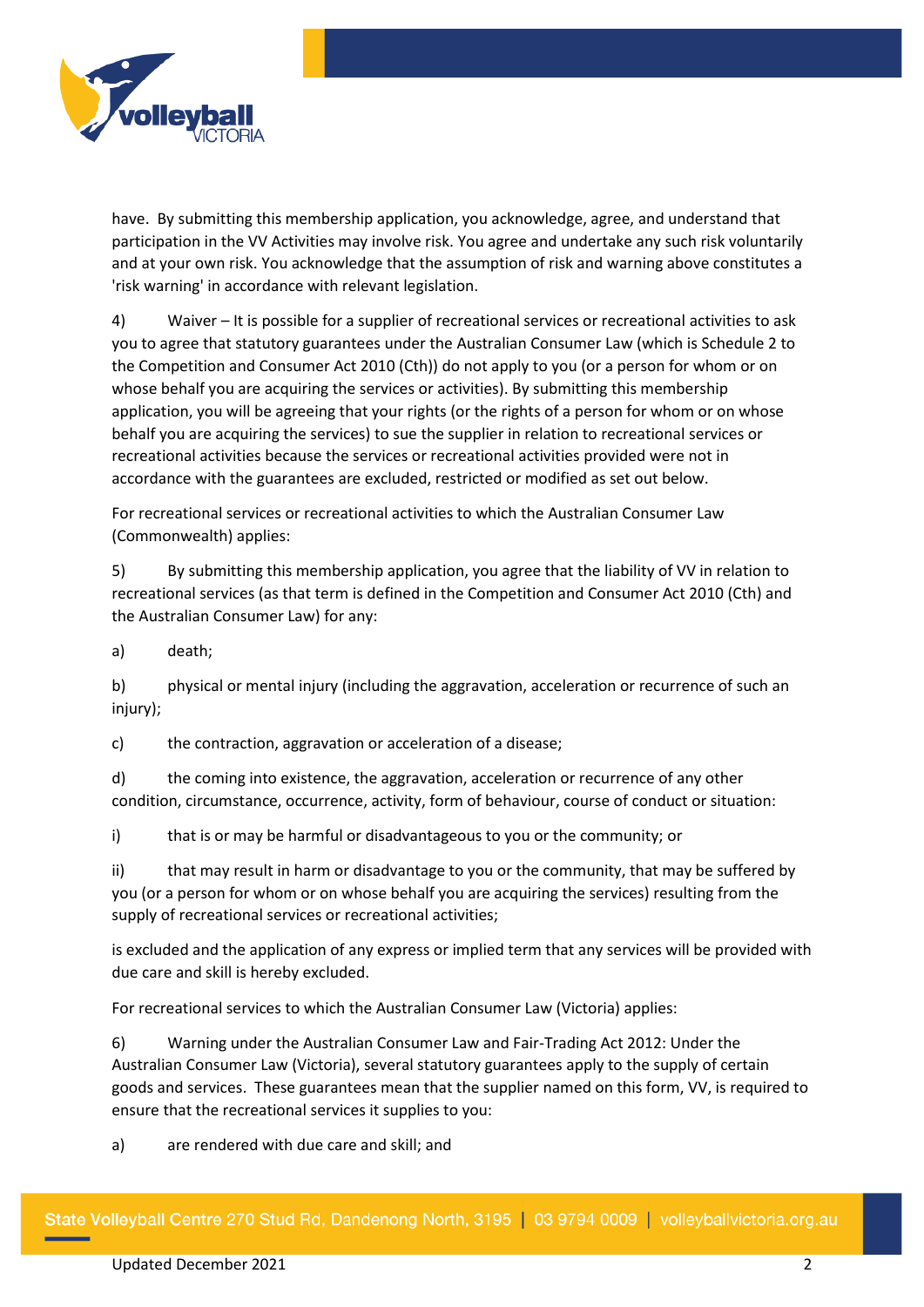

b) are reasonably fit for any purpose which you either expressly or by implication, make known to the supplier; and

c) might reasonably be expected to achieve any result you have made known to the supplier.

Under section 22 of the Australian Consumer Law and Fair-Trading Act 2012 (Vic), the supplier is entitled to ask you to agree that these conditions do not apply to you. If you submit this membership application, you will be agreeing that your rights to sue the supplier under the Australian Consumer Law and Fair Trading Act 2012 if you are killed or injured because the services were not in accordance with these guarantees, are excluded, restricted or modified in the way set out in this form.

Note: The change to your rights, as set out in this form, does not apply if your death or injury is due to gross negligence on the supplier's part. "Gross negligence" in relation to an act or omission,

means doing the act or omitting to do an act with reckless disregard, with or without consciousness, for the consequences of the act or omission. See regulation 5 of the Australian Consumer Law and Fair-Trading Regulations 2012 (Vic) and section 22(3)(b) of the Australian Consumer Law and Fair-Trading Act 2012 (Vic).

Exclusion of rights under the Australian Consumer Law (Victoria): By submitting this membership application, you agree that the liability of VV for any death or personal injury (as defined in the Australian Consumer Law and Fair Trading Act 2012) that may be suffered by you (or a person from whom or on whose behalf you are acquiring the services) resulting from the supply of recreational services is excluded.

7) Release & Indemnity – In consideration of VV accepting your membership application, to the extent permitted by law you:

a) release and forever discharge VV from all Claims that you may have or may have had but for this release arising from or in connection with this application and/or undertaking the VV Activities;

b) release and indemnify VV against any Claim which may be made by you or on your behalf for or in respect of or arising out of your death whether caused by the negligence or breach of contract by VV or in any other manner whatsoever; and

c) indemnify and will keep indemnified and hold harmless VV to the extent permitted by law in respect of any Claim by any person:

i) arising as a result of or in connection with you undertaking the VV Activities; and

ii) against VV in respect of any injury, loss or damage arising out of or in connection with your failure to comply with the rules or directions of VV (or any authorised person),

save that the above releases and indemnities shall not apply to the extent that the loss, damage or injury that is the subject of the Claim is caused or contributed to by the grossly negligent act or omission of VV.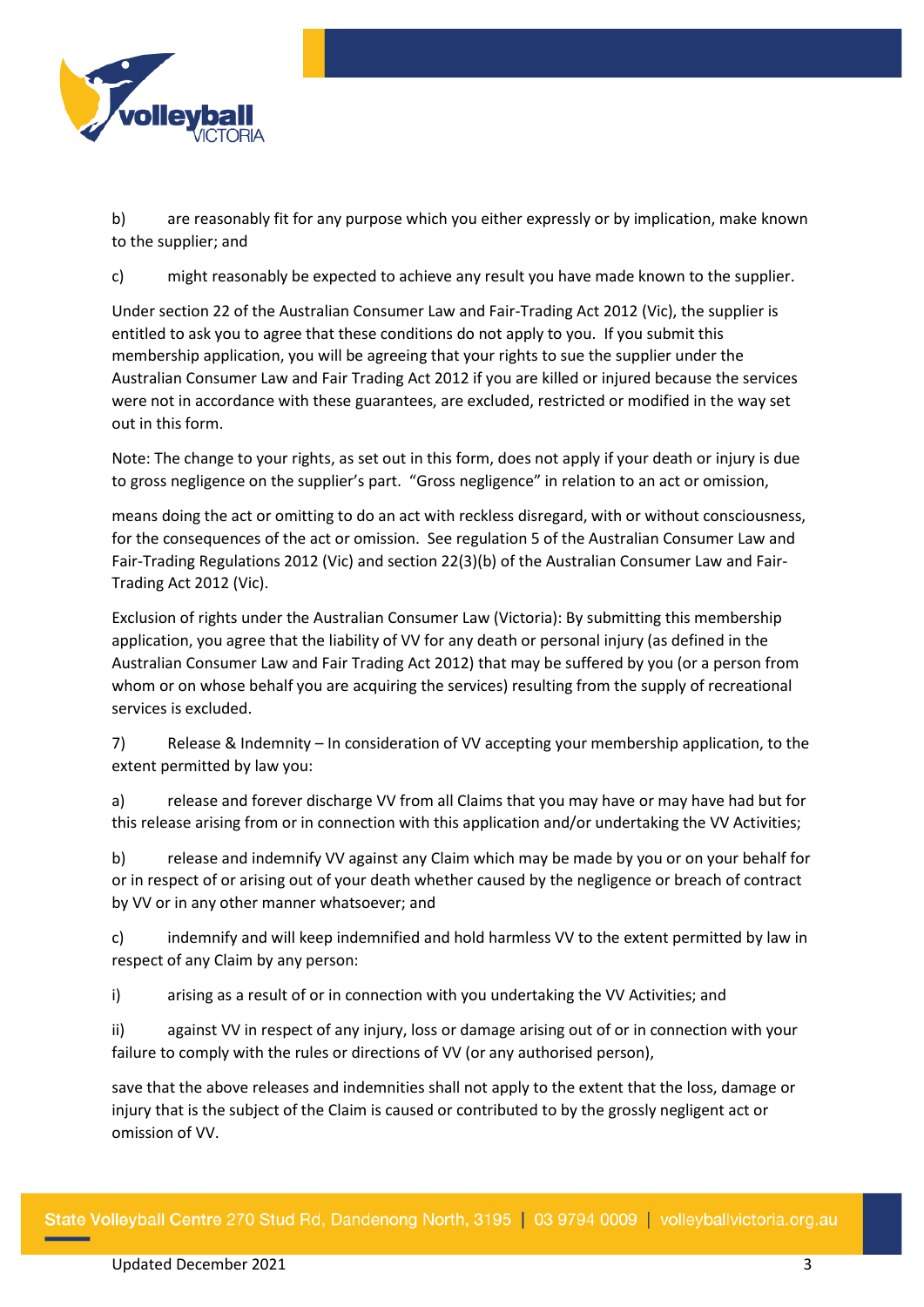

8) Insurance - You acknowledge and agree that VV has arranged some limited insurance coverage that may provide you with limited cover while participating in the VV Activities. You should be aware that in relation to personal accident insurance VV has some limited cover in place which is conditional upon a participant being required to claim under any existing personal insurances before able to claim under VV's limited insurance coverage. You understand this insurance may not cover you for all injury, loss or damage sustained and you acknowledge that VV does not make any representations about the suitability of any insurance. You also understand you can, in your own interests and at your own expense, seek and obtain personal insurances over and above any cover that may be provided by VV at your own expense and after taking into account the VV insurance arrangements and your own personal circumstances.

9) Disclosure of Medical Conditions – You declare that you are medically and physically fit and able to participate in the VV Activities. You warrant that you are not and must not be a danger to yourself or to the health and safety of others. You warrant that you are not presently receiving treatment for any condition, illness, disorder or injury which would render it unsafe for you to take part in the VV Activities. You will immediately notify VV in writing of any change to your medical condition, fitness and ability to participate. You understand and accept that VV will continue to rely upon this declaration as evidence of your fitness and ability to participate in the VV Activities. You will report to VV any accidents, injuries, loss or damage suffered by you during the VV Activities before you leave any relevant venue.

10) Exclusion of Applicant - You warrant that you have not at any time been excluded from participating in volleyball by a medical practitioner or any person or entity including VV. You acknowledge and agree that VV may demand a medical certificate or opinion as to your fitness from a qualified medical practitioner PRIOR to your undertaking the VV Activities.

11) Safety – You understand and acknowledge the dangers associated with the consumption of alcohol or any mind-altering substance before or during your involvement in the VV Activities, and you accept full responsibility for any injury, loss or damage associated with the consumption of alcohol or any other mind-altering substance. You agree to follow any rules set by VV in connection with the VV Activities. If you fail to comply with the rules and/or directions of VV, you will not be permitted to participate or to continue to participate in the VV Activities and no refund will be given. If you suffer any injury or illness, you agree that VV may provide evacuation, first aid and/or medical treatment at your expense and that your acceptance of these terms and conditions constitutes your consent to such evacuation, first aid and/or medical treatment.

12) Bar to proceedings – VV may plead this contract as a bar to proceedings now or in the future commenced by or on behalf of you or by any person claiming through you. Where you seek to commence proceedings against VV, you:

a) will commence those proceedings in the courts of the jurisdiction in which any incident occurs;

b) waive any right to object to the exercise of such jurisdiction;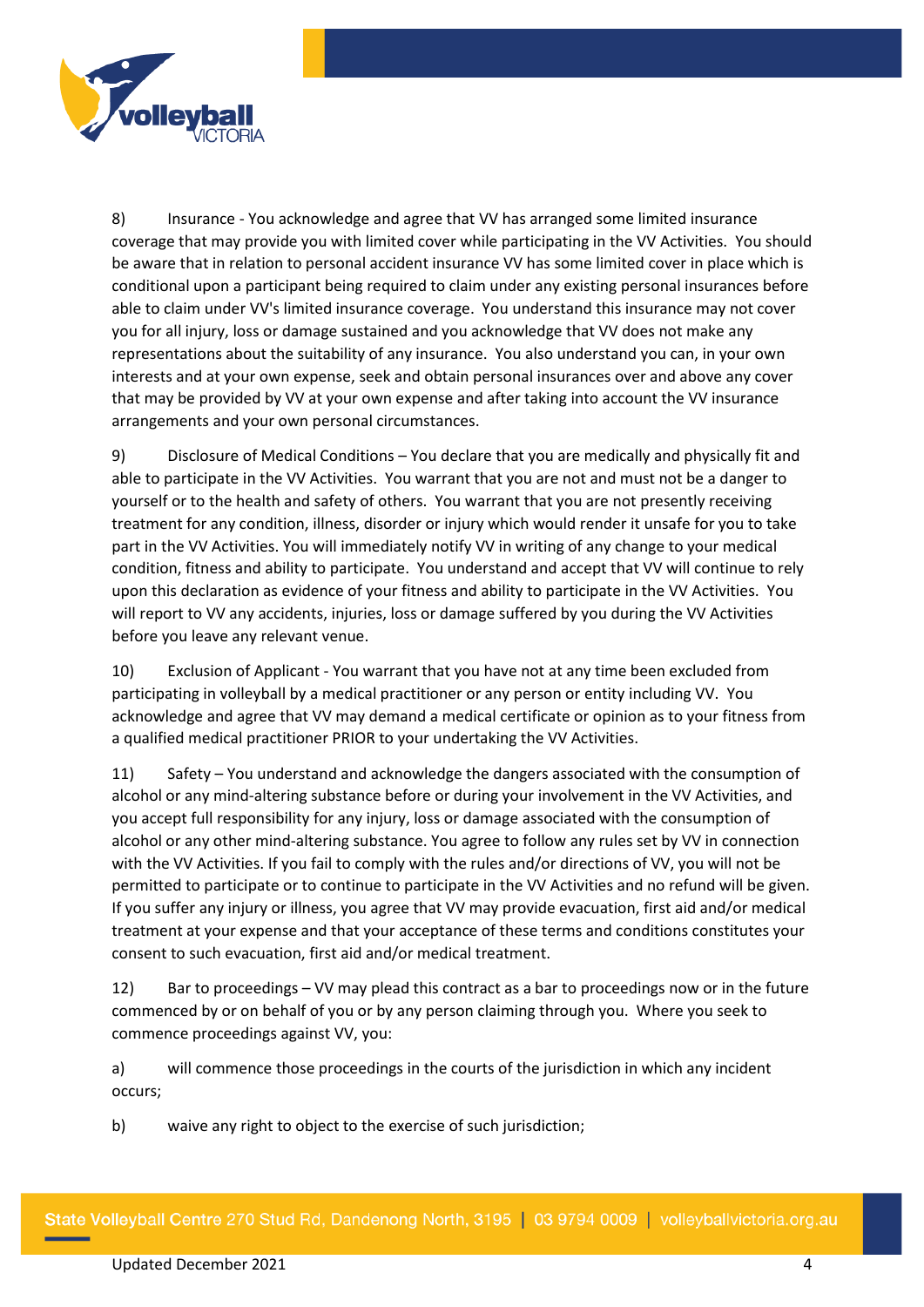

c) will, where you seek to commence proceedings in another jurisdiction from where any incident occurs, consent (if required by VV) to move those proceedings to the jurisdiction in which any incident occurs including consenting to any application made by VV to remove the proceedings to the jurisdiction in which any incident occurs;

d) will pay the costs of any application made by VV under paragraph 12(c) and will consent to any application for security of costs made at any time by VV; and

e) consent to paying VV's legal defence costs of the proceedings (on a solicitor client basis) where VV successfully defends the proceedings.

13) Governing Law – The governing law of this agreement is the law of the state of Victoria ('Jurisdiction'). You irrevocably and unconditionally consent and submit to the jurisdiction of the courts of the jurisdiction in which any incident occurs and waive any right to object to the exercise of such jurisdiction.

14) Prevailing conditions – You acknowledge and agree that:

a) participation in VV Activities may be affected by weather and associated conditions; and

b) there is often an element of the "luck of the prevailing conditions" when undertaking the certain elements of VV Activities over which VV has no control.

You accept that in the event of extreme weather conditions VV reserves the right to alter the format of, shorten, or cancel VV Activities in the interest of participant safety. You acknowledge that VV will use all reasonable efforts to conduct VV Activities in the planned format if it is safe to do so. Should prevailing weather conditions force any change you accept that VV is not obliged to provide any refund to you, nor to provide a credit transfer for you to another VV Activity, or to restage the VV Activities, as weather and associated conditions are beyond the control of VV.

15) Use of Image – You acknowledge and consent to photographs and electronic images being taken of you during VV Activities. You acknowledge and agree that such photographs and electronic images are owned by VV and VV may use the photographs for promotional or other purposes without your further consent being necessary. Further, you consent to VV using your name, image, likeness and participation in VV Activities, at any time, by any form of media, to promote VV.

16) Privacy – You understand that the personal information you have provided in this membership application is necessary for the conduct and management of the VV Activities and other related activities, and that it is collected in accordance with VV's Privacy Policy (available from www.volleyballvictoria.com.au). You acknowledge that VV may use or disclose your personal information for the purposes of conducting and administering the VV Activities, providing you with member services or promotional material or otherwise in accordance with VV's Privacy Policy. You agree that VV may share your information (including name, date of birth, emergency contact details and suburb of residence) with third parties such as: Volleyball Australia; VV Activity providers; companies engaged by VV to carry out functions and activities on VV's behalf including direct marketing; and VV's professional advisers, including its accountants, auditors and lawyers and insurers; and government departments or agencies; however you acknowledge that your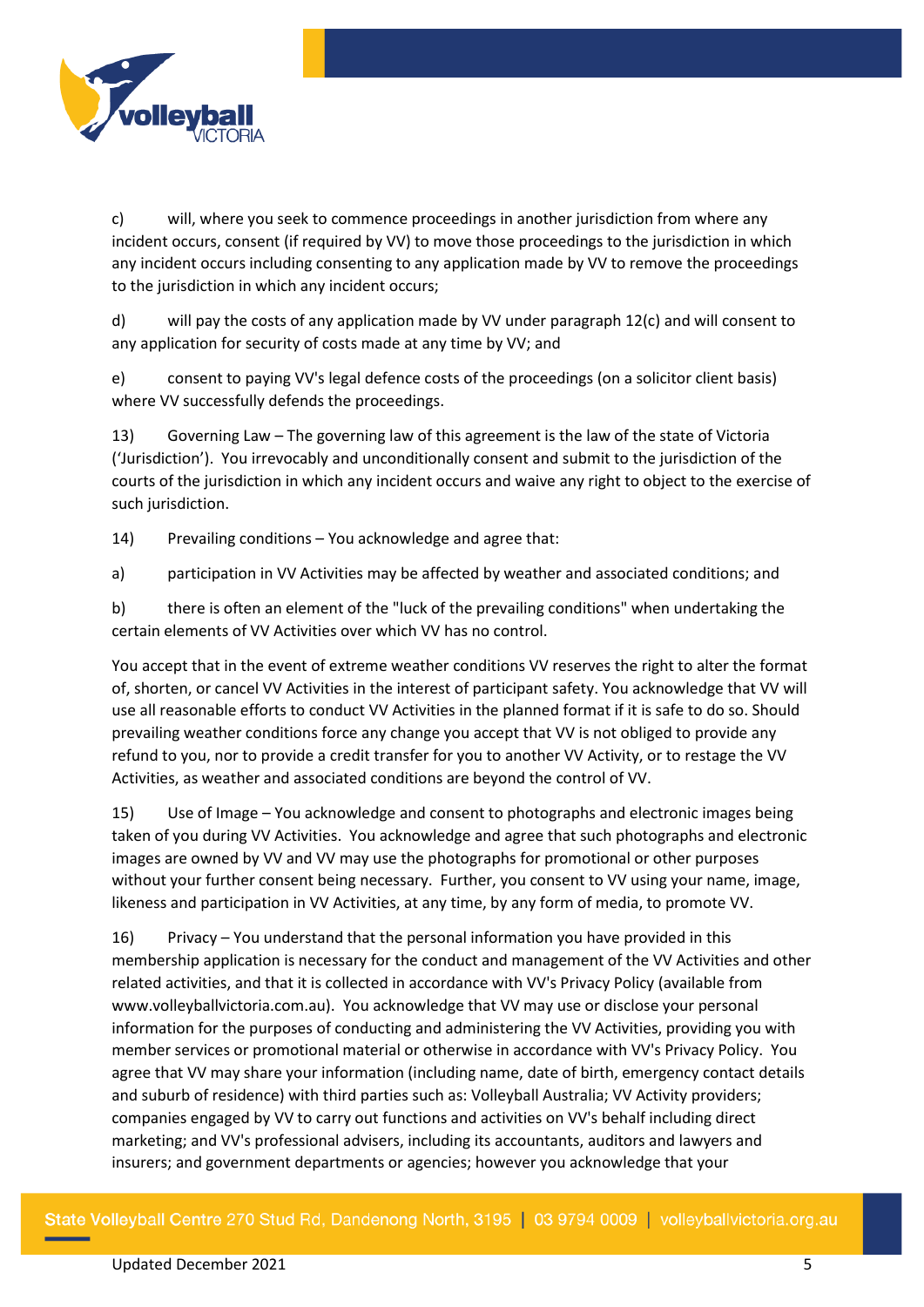

information is not generally disclosed to anyone outside Australia. You understand that the VV Privacy Policy contains information about how you may access and request correction of your personal information held by VV or make a complaint about the handling of your personal information and provides information about how a complaint will be dealt with by VV. You acknowledge that your VV membership application may be rejected if the information required by VV is not provided. If you do not wish to receive promotional material from VV, VV's sponsors and third parties you must advise VV in writing or via the opt-out procedures provided in the relevant communication.

17) Entire agreement – This agreement (and the documents to which it refers) constitutes the entire agreement between the parties in respect to the VV Activities and supersedes all other agreements, understandings and representations and negotiations with VV in relation to the VV Activities. To the extent that any clause of this agreement is void or unenforceable it is severable and does not affect the remaining provisions of the agreement.

18) Warranty - You warrant that all information provided is true and correct. You acknowledge this membership application and declaration cannot be amended. If you do amend it your membership application will be null and void and cannot be accepted by VV.

19) Statement of Understanding - You have read, or have had read to you, the above conditions and having understood the same, you consent to the activities proposed.

20) Anti-Doping - I have read and understood and agree to abide by the Australian National Anti-Doping Policy, effective from 1 January 2021, and found on the Sport Integrity Australia website [\(https://www.sportintegrity.gov.au/what-we-do/anti-doping/world-anti-doping-code/australian](https://www.sportintegrity.gov.au/what-we-do/anti-doping/world-anti-doping-code/australian-national-anti-doping-policy)[national-anti-doping-policy\)](https://www.sportintegrity.gov.au/what-we-do/anti-doping/world-anti-doping-code/australian-national-anti-doping-policy) being the anti-doping policy adopted by Volleyball Australia and applicable to all members, participants and non-participants.

# 21) Refunds

It is advised Volleyball Victoria (VV) are under no obligation to make any refund(s) on memberships paid. VV may consider from time to time in exceptional circumstances a refund or part refund, VV has the right to make such determination without limitation, and VV decision will be final and binding.

## PLEASE NOTE THE FOLLOWING:

If the Competition and Consumer Act 2010 or similar State law operates to prevent the exclusion, restriction or modification of warranties otherwise implied by those laws then the liability of VV for breach of warranties is limited to the:

- (i) re-supply of the relevant VV Activity and related activities; or
- (ii) payment of the cost of having the relevant VV Activity or related activities supplied again.